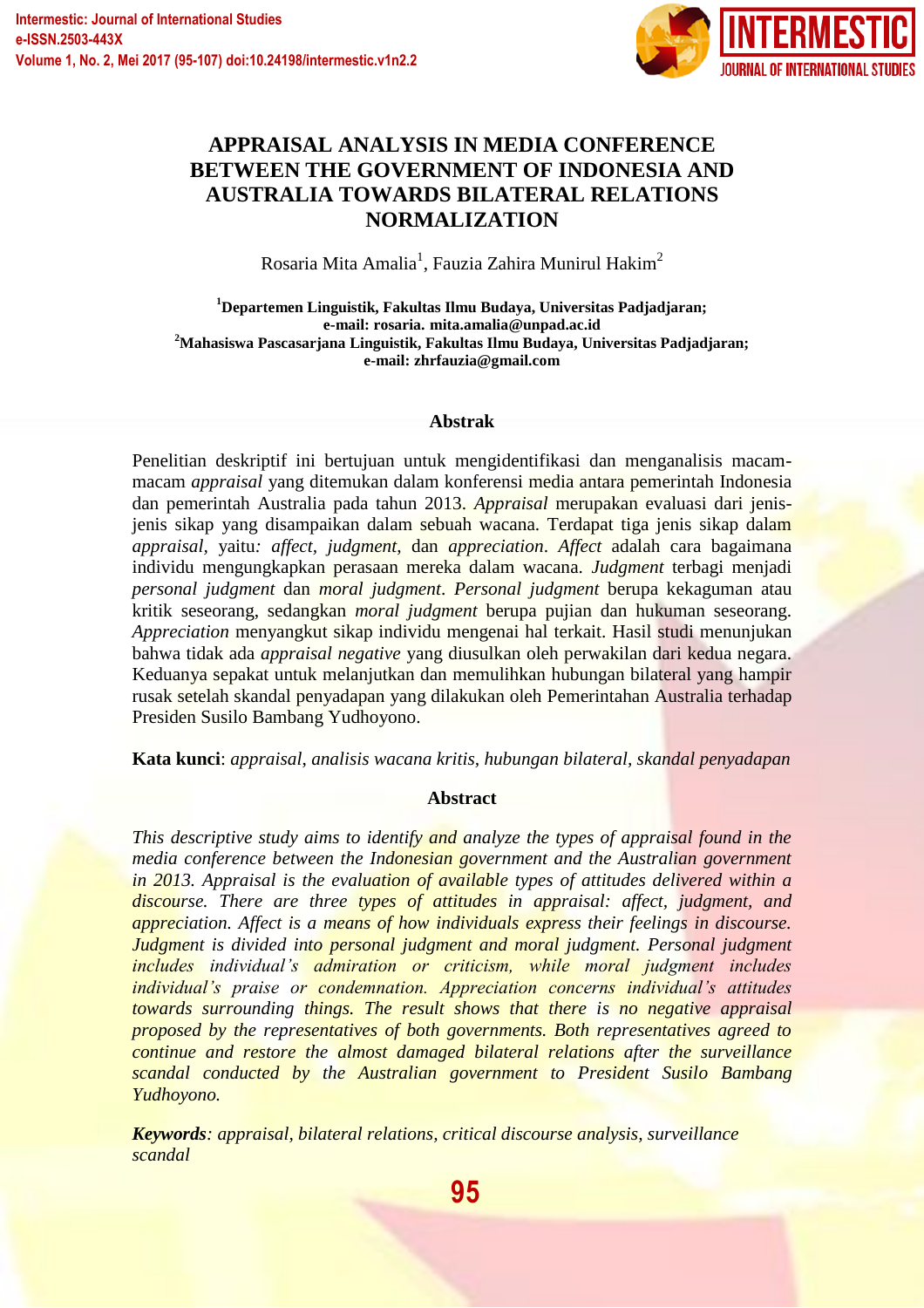# **Introduction**

Sharp in Melissen (2005: 11) discusses public diplomacy as the strategy of achieving direct relations involving people in a particular country to advance nation's interests and to extend nation's values. According to Melissen (2005: 13), public diplomacy is directed to foreign nations, thus the strategy should be distinguished from the common domestic diplomacy. Such strategy is applied by the government of Indonesia in developing their foreign diplomacy. The strategy includes their aims to engage with other nation's domestic constituency and to build nation's external identity (Melissen, 2005: 13).

During the ten-year presidential term of Susilo Bambang Yudhoyono, Indonesia's foreign diplomacy strategy was intended to create 'a million friends and zero enemies'<sup>1</sup>. The strategy was plainly established based on Soekarno's pursued 'free and active' foreign policy. Susilo Bambang Yudhoyono's foreign diplomacy strategy was appointed in his 2009 inaugural address "Indonesia is facing a strategic environment where no country perceives Indonesia as an enemy and there is no country which Indonesia considers an enemy. Thus, Indonesia can exercise its foreign policy freely in all directions, having a million and zero enemies." <sup>2</sup>

The 'million friends and zero enemies' policy did help Indonesia in establishing impressive growth in foreign trade and investment and initiating strong commitment to uphold human rights at the international level, despite the internal struggles encountered by the nation. The struggles, which Indonesian government encounters, such as terrorism, religious intolerance, and government infringement on civil rights and liberties, pose serious threats to other nations.

# **Indonesia and Australia 'Fragile' Bilateral Relations**

Indonesia's status as the largest Muslim population in the world has inflicted superficial fears not only to their own nation but also to the surrounding nations. Even in the early decade of their independence, Indonesian government depicted Islam as the source of

1

<sup>&</sup>lt;sup>1</sup> Piccone, T. and B. Yusman. (2014). Indonesia Foreign Policy: "A Million Friends and Zero Enemies." Retrieved at May 3, 2017: [http://thediplomat.com/2014/02/indonesian-foreign-policy-a-million-friends](http://thediplomat.com/2014/02/indonesian-foreign-policy-a-million-friends-and-zero-enemies/)[and-zero-enemies/](http://thediplomat.com/2014/02/indonesian-foreign-policy-a-million-friends-and-zero-enemies/)

<sup>2</sup> Piccone, T. and B. Yusman. (2014). *Ibid*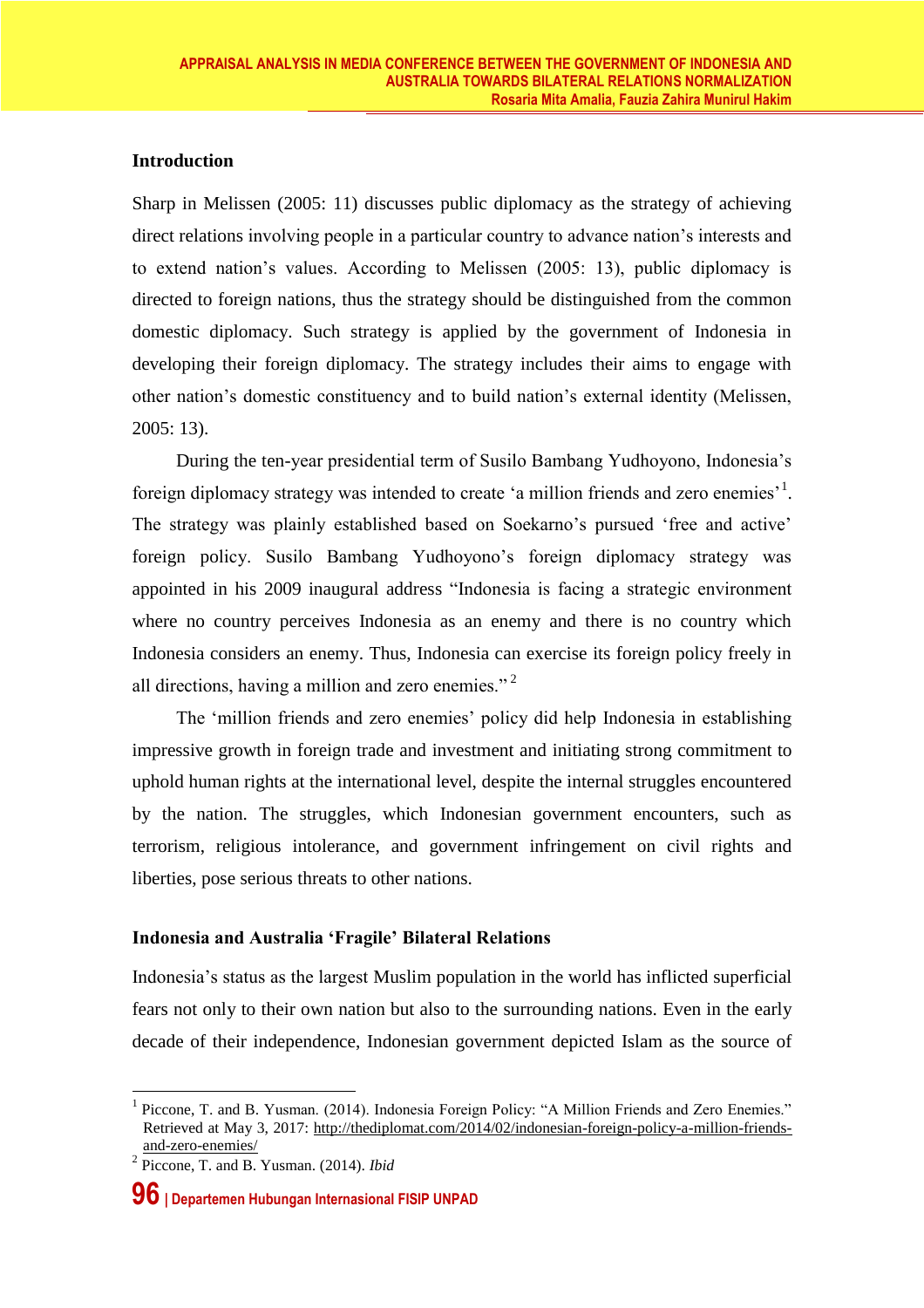disunion (Leifer, 1989: 199). Similar depiction had the New Order, under Soeharto term, marginalized and suppressed any developing Islamic political organizations (Mackie, 2007: 69). The authoritarian regime was apprehensive regarding the eventuality for these Islamic political organizations to develop and even to take over the nation's military after the fall of the regime. Under General Soeharto's leadership, particular action was taken not to involve Indonesia in certain foreign affairs that might provide political ambition to nation's Muslim groups in order to gather international supports as much as possible (Leifer, 1989: 199). However, in foreign politics, such action had put Indonesia as audience instead of an actor. The fall of New Order had the previously suppressed Islamic political organizations revive and once again develop through the country's first general election during the reformation era, which later in 2004 would lead to the country's first general presidential election. This resulted the involvement of Islamic political ambition in the nation's politics as well as international politics.

Since the early of 2000s, Indonesia had survived various terrorism attacks coming from the internal radical Islamic groups, for instance, *Jama'ah Islamiah* (JI). The incident of Bali Bombing in 2002 was probably the most severe terrorist attack, which the nation's ever got through. The incident killed 202 innocent civilians and injured 209. Most of them were from the country's on and off neighbor, Australia. The incident left a great impact on the bilateral relation between both countries, after the East Timor intervention. Moreover, the already-fragile bilateral relation between two countries was worsened through the incident of Australian Embassy Bombing in Jakarta, which was later referred as 2004 Jakarta Bombing. Australia senses serious threats coming from Indonesia ever since.

Heryanto (2005: 161) emphasized the misuse of the term 'terrorism'. Such misuse is the result of unequal power relations. He proposed that the incident of Bali Bombing should be referred as the case of political violence, since the term terror and terrorism refer more to the long-lasting bitterness and fear (Heryanto, 2005: 161). Mackie (2007: 5) also proposes similar idea by referring to the incident as the politics of fear. Consequently, the politics of fear between both nations are emphasized by each country's local news, portraying the misleading stereotypes of each nation. The Australians are afraid of possible radical Islamic attack coming from Indonesia, while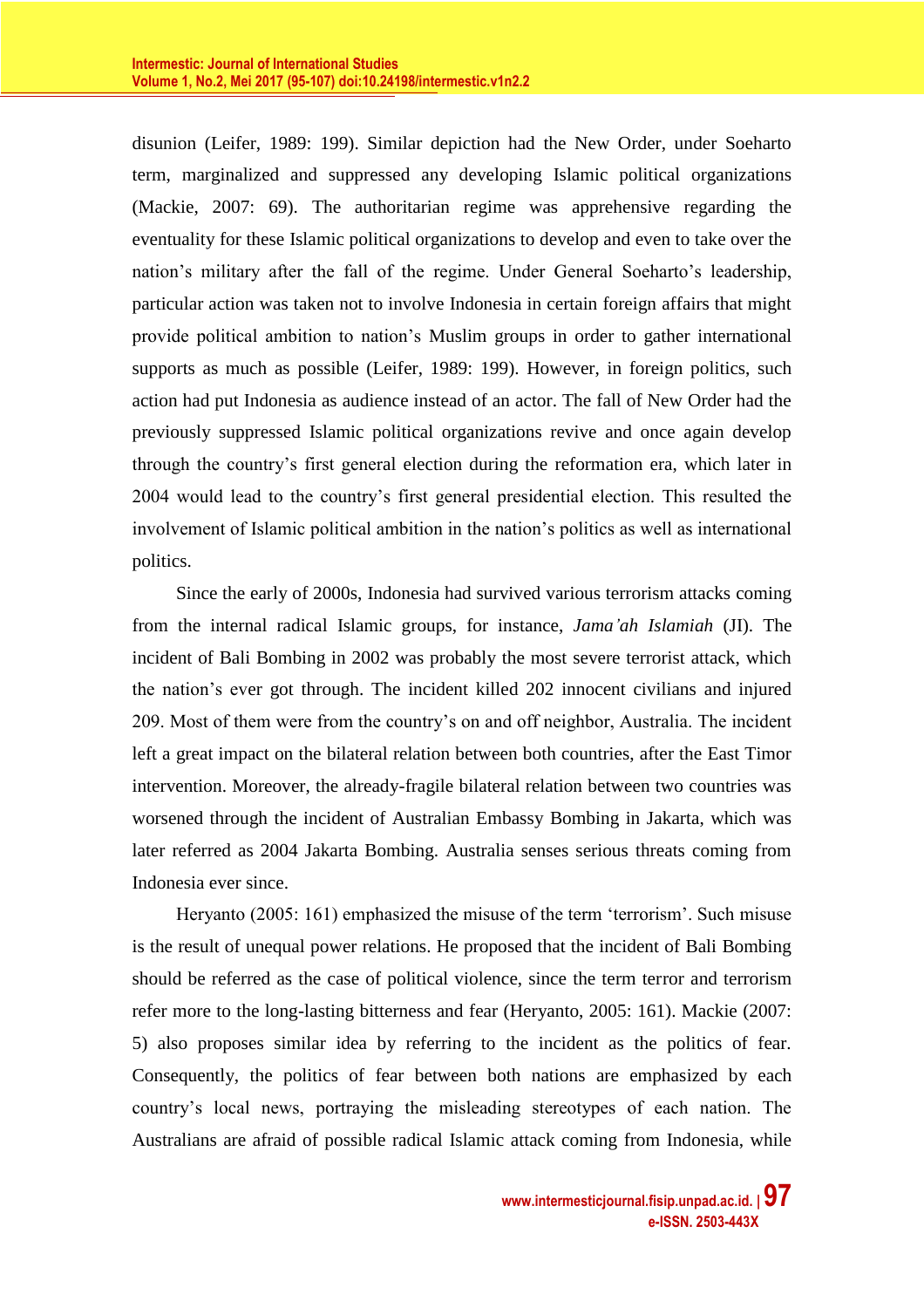the Indonesians are afraid of any future intervention from Australia regarding the nation's affair (Mackie, 2007). Despite the political constraints, both nations engage, Indonesia and Australia actually have developed quite bilateral cooperation in any range of fields, since both nations share similar interests (Mackie, 2007: 7). The 60-year-old bilateral relationship between both countries includes: Lombok Treaty, Jakarta Centre for Law Enforcement Cooperation, Bali Process, Indonesia-Australia Comprehensive Economic Partnership Agreement, Australia's Aid Investment Plan, Australia Awards, etc. 3 . To Australia, Indonesia is still matter. Mackie states that Australia must always remember that the bilateral relation with Indonesia is not a direct two-way bilateral relation between one nation with another, instead it is a well-associated relation involving the broader relation with the rest of ASEAN region and the East Asian international order (2007: 8).

# *Australia's Spying Scandal*

In December 2013, Australian news, such as The Guardian and Australian Broadcasting Company (ABC), revealed the top-secret operation conducted by the US National Security Agency to 'listen in' President Susilo Bambang Yudhoyono's personal mobile phone<sup>4</sup>. The surveillance targets also include other Indonesia politicians, including the President's wife, Kristiani Herawati (Ani Yudhoyono). The reports were based on the documents leaked by Edward Snowden, former USA intelligence contractor, from Australia's electronic intelligence agency, namely the Defense Signals Directorate. The documents showed that the surveillance had been going since 2009, right after the JW Marriott and Ritz-Carlton Bombing in Jakarta. The DSD claimed that the surveillance was aimed to monitor the President's mobile phone activity. The surveillance clearly had damaged the bilateral ties between both nations. President Susilo Bambang Yudhoyono with dismay instructed his foreign Minister, Marty Natalegawa, to recall Indonesia's ambassador to Canberra the following day, claiming the move as a serious

1

<sup>3</sup> Australian Government: Department of Foreign Affairs and Trade. Retrieved May 3, 2017: <http://dfat.gov.au/geo/indonesia/Pages/indonesia-country-brief.aspx>

<sup>&</sup>lt;sup>4</sup> Cochrane, J. (2013). "N.S.A Spying Scandal Hurts Close Ties Between Australia and Indonesia." Retrieved May 3, 2017, from [http://www.nytimes.com/2013/11/20/world/asia/nsa-spying-scandal](http://www.nytimes.com/2013/11/20/world/asia/nsa-spying-scandal-tarnishes-relations-between-indonesia-and-australia.html)[tarnishes-relations-between-indonesia-and-australia.html](http://www.nytimes.com/2013/11/20/world/asia/nsa-spying-scandal-tarnishes-relations-between-indonesia-and-australia.html)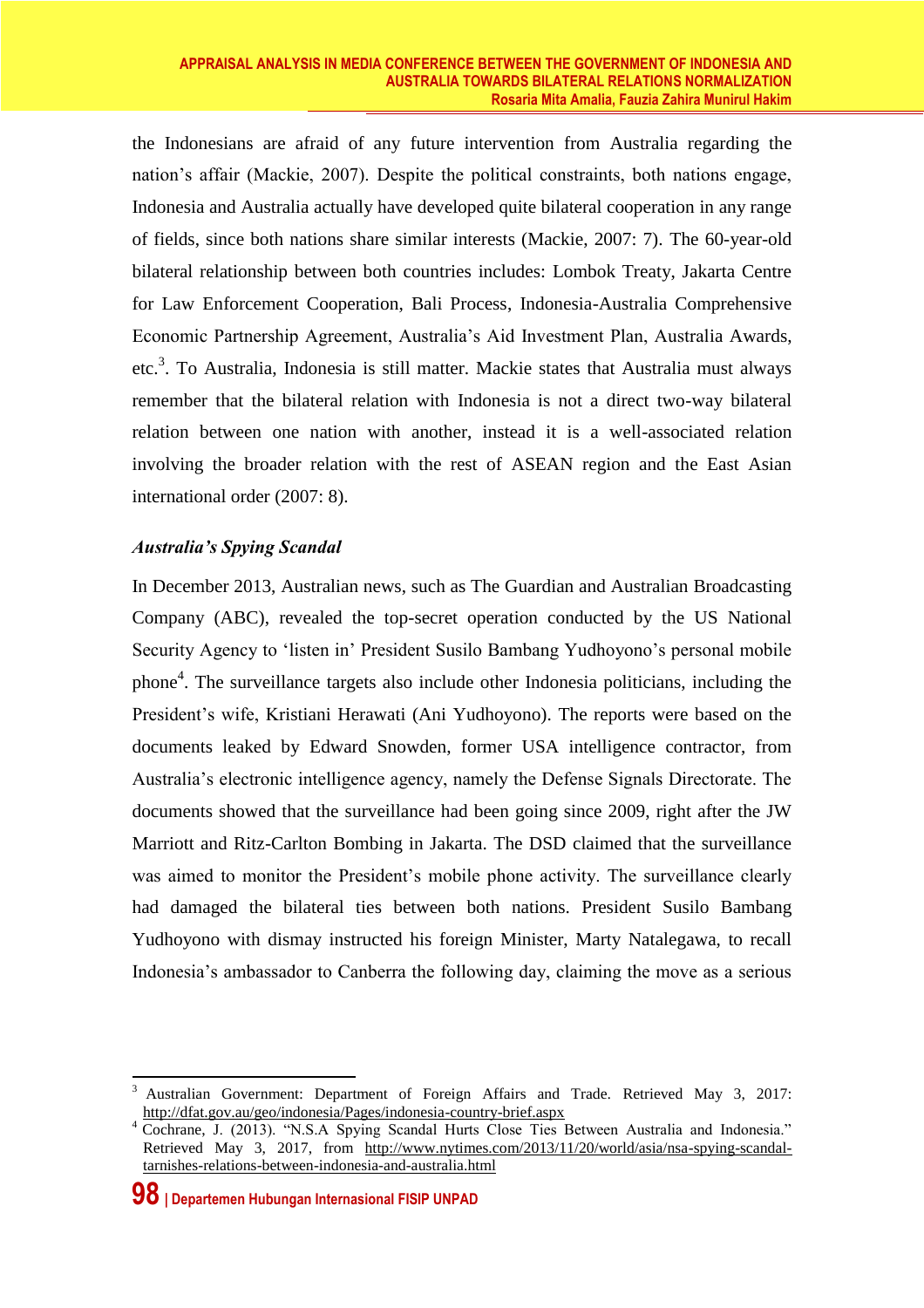diplomatic step "Foreign Minister & government officials have taken effective diplomatic measures, while demanding clarification from the US & Australia"*<sup>5</sup>* .

While the Indonesian government demanding detail explanation and of course apology, Tony Abbott, on the other hand, claimed that the Australian government should not apologize or to provide detailed explanations regarding the surveillance<sup>6</sup>. The Prime Minister believed that such action was required to ensure the national security of Australian citizens. He further explained that it was normal for a government to gather information of other governments, since every other government gather information. This claim was later opposed by the Indonesian foreign minister, Marty Natalegawa, declaring that Indonesia never spies on other governments, especially to a friend. He added that such action was dangerous and untrustworthy.

Taking a different view, Bob Carr believed that the Australian government should apologize for the surveillance and set out the limits of intelligence gathering in following future. He thought that the surveillance had created catastrophe to the bilateral relations of both governments. In result, a joint understanding on a code of conduct was established to temper the catastrophic impact.

# *Marty Natalegawa and Julie Bishop's Attempt to 'Normalize'*

In December 2013, media conference was held in Indonesia to discuss, restore, and normalize the fallout impact of the surveillance<sup>7</sup>. The Indonesian government was represented by the current foreign minister, Marty Natalegawa, and the Australian government was represented by Julie Bishop. The conference resulted joint understanding on a code of conduct to prevent similar incidents happening in the future. Following the media conference, Tony Abbott personally sent President Susilo Bambang Yudhoyono a letter, promising his government would not take actions that might loose the bilateral ties between the neighbors.

<sup>&</sup>lt;u>.</u> <sup>5</sup> President Susilo Bambang Yudhoyono Personal Twitter Account. Retrieved May 3, 2017, from <https://twitter.com/SBYudhoyono/status/402619640150364161>

<sup>&</sup>lt;sup>6</sup> Taylor. L. (2013). "Tony Abbot: No Explanation, No Apology to Indonesia for Spying." Retrieved May 3, 2017, from [https://www.theguardian.com/world/2013/nov/19/tony-abbott-no-apology-explanation](https://www.theguardian.com/world/2013/nov/19/tony-abbott-no-apology-explanation-indonesia-spying)[indonesia-spying](https://www.theguardian.com/world/2013/nov/19/tony-abbott-no-apology-explanation-indonesia-spying)

<sup>7</sup> Hurst. D. (2014). "Australia and Indonesia Sign Spying Code of Conduct." Retrieved May 3, 2017, from <https://www.theguardian.com/world/2014/aug/28/australia-and-indonesia-sign-spying-code-of-conduct>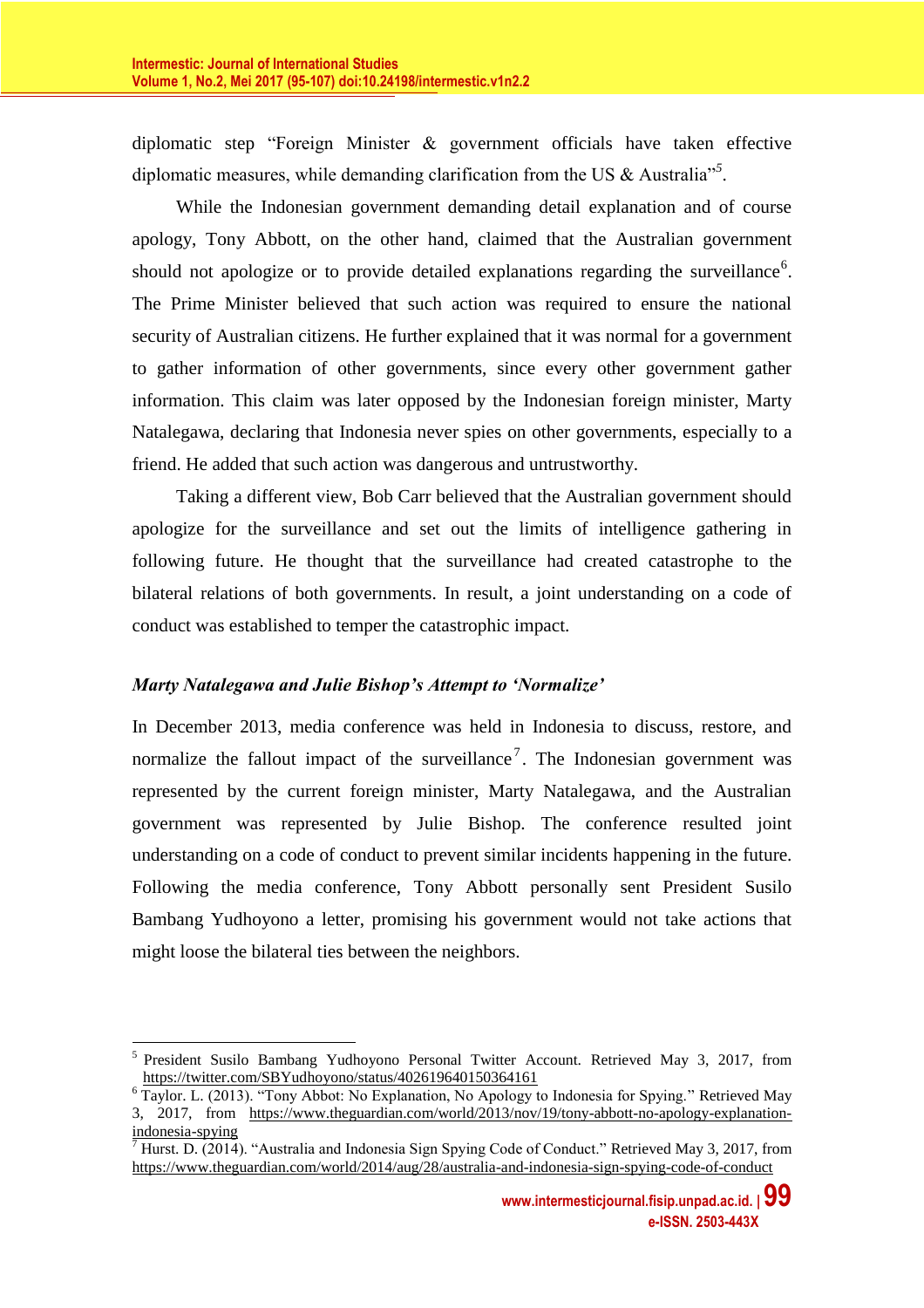During the media conference, both representations discuss as well as interact with the present journalist regarding the established code conduct in spoken discourse. Thus, this study aims to identify and analyze the types of appraisal found in the media conference using critical discourse analysis. This study applies a qualitative method. Qualitative method is research method based on empirical findings, which results descriptive interpretations of these findings.

### **Appraisal Analysis in Media Conference between Indonesia and Australia**

### *Theoretical Outline*

Discourse analysis, according to Jorgensen and Phillips (2002: 1), is the analysis of social text patterns. In more complete term, discourse analysis is a sequence of interdisciplinary approaches applied to explore various social domains in many different types of studies. Fairclough (2003: 3) defines critical discourse analysis discusses the continuity and change at more abstract and structural level of particular text as well as what the text attempts to convey. Critical discourse analysis requires text analysis as the essential part of unfolding particular text. Fairclough considers text analysis not only as an independent linguistic analysis, but also an interdiscursive analysis, which perceives a text in terms of discourse, genres, and styles (2003: 3).

The term text here refers to the actual use of language. The term language includes verbal languages, such as words, sentences, and etc., as well as particular languages, such as Bahasa Indonesia, English, and etc. Similar to Jorgensen and Phillips, Fairclough defines discourse as the particular analysis of language use as a subject of social life interconnected with other subjects (2003: 3).

Martin and Rose (2007: 1) argue that discourse analysis treats discourse more than just words in clauses, since it focuses more on the meaning conveyed by the clauses at the semantic level, and more than a manifestation of social activity, since a discourse is usually constructed through texts through social contexts which develop a series of meanings. In other words, discourse analysis interprets the manifestation of meaning within the interaction of text involving individuals. There are six resources of meaning manifestation within a discourse (Martin and Rose, 2007: 17):

- 1. Appraisal : evaluation of discourse
- 2. Ideation : content of discourse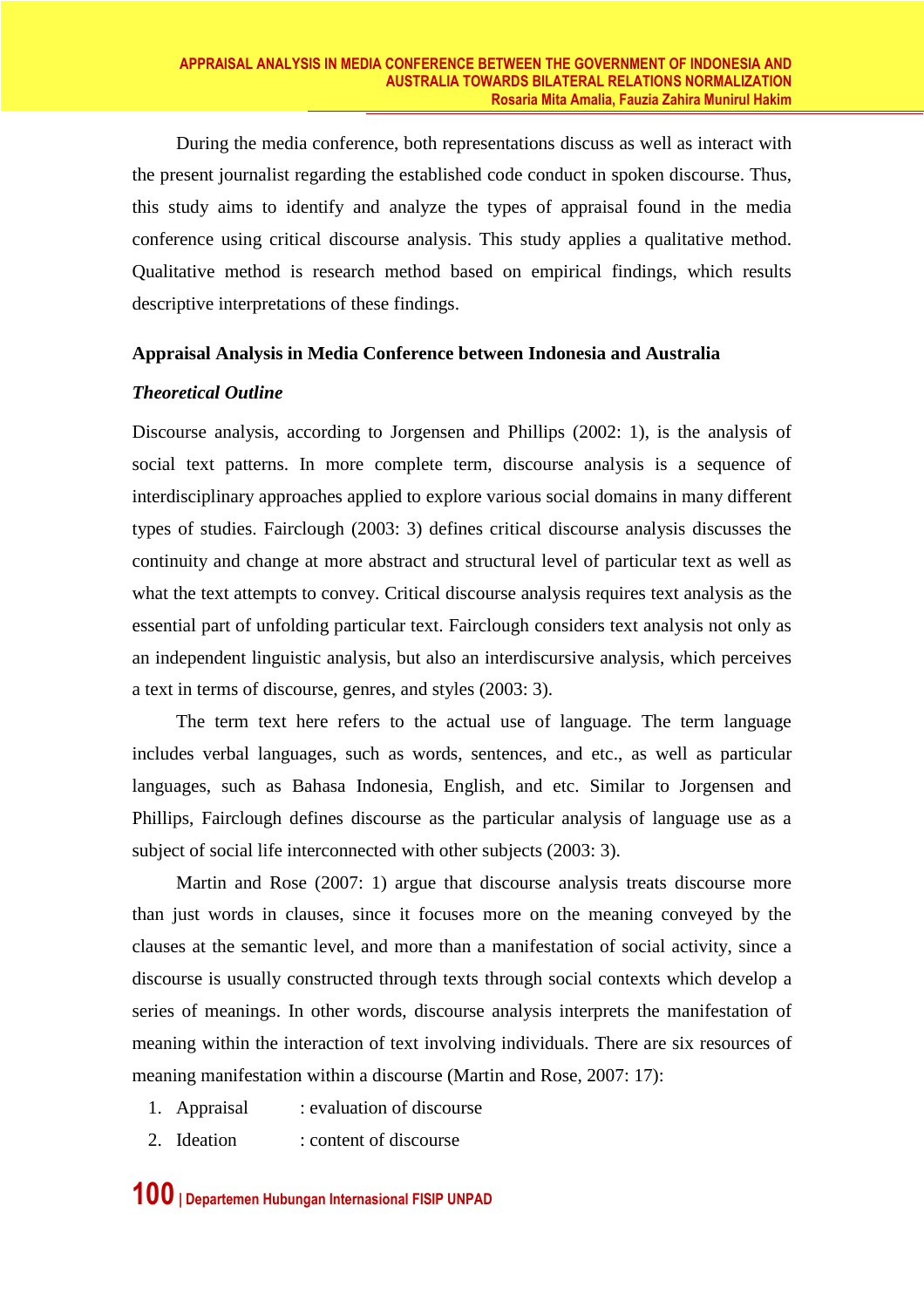- 3. Conjunction : interconnection within discourse
- 4. Identification : participants of discourse
- 5. Periodicity : rhythm of discourse
- 6. Negotiation : interaction within discourse

# *Appraisal*

Within the scope of Halliday's metafunction, appraisal is part of the interpersonal system. Appraisal is the evaluation of available types of attitudes delivered within a discourse (Martin and Rose, 2007: 25). Attitudes concerns of how individuals evaluate things, characters, and feelings. There are three types of attitudes:

1. Affect

Affect is means of how individuals express their feelings in discourse. Affect can be either positive or negative based on the lexical choice. Affect can also be addressed explicitly or implicitly.

2. Judgment

Similar to affect, judgment can be either positive or negative. Judgment is divided into two: personal judgment and moral judgment. Personal judgment includes admiring (positive) and criticizing (negative). Moral judgment includes praising (positive) and condemning (negative).

3. Appreciation:

Appreciation concerns individual's attitudes towards surrounding things. Appreciation can be delivered positively or negatively.

# *Findings*

#### **1. Affect**

| <b>Speaker</b>      | <b>Appraisal</b> | <b>Statement</b>                                                                                                                                                        |
|---------------------|------------------|-------------------------------------------------------------------------------------------------------------------------------------------------------------------------|
| <b>Julie Bishop</b> | <b>Positive</b>  | "Thank you Foreign Minister Natalegawa. I'm absolutely<br>delighted to have this opportunity to be back in Jakarta to<br><i>meet with you.</i> " (directly)             |
|                     |                  | "And we are <b>pleased</b> that our cooperation will continue in<br>areas such as economic and financial fields, in education, in<br>trade, and investment." (directly) |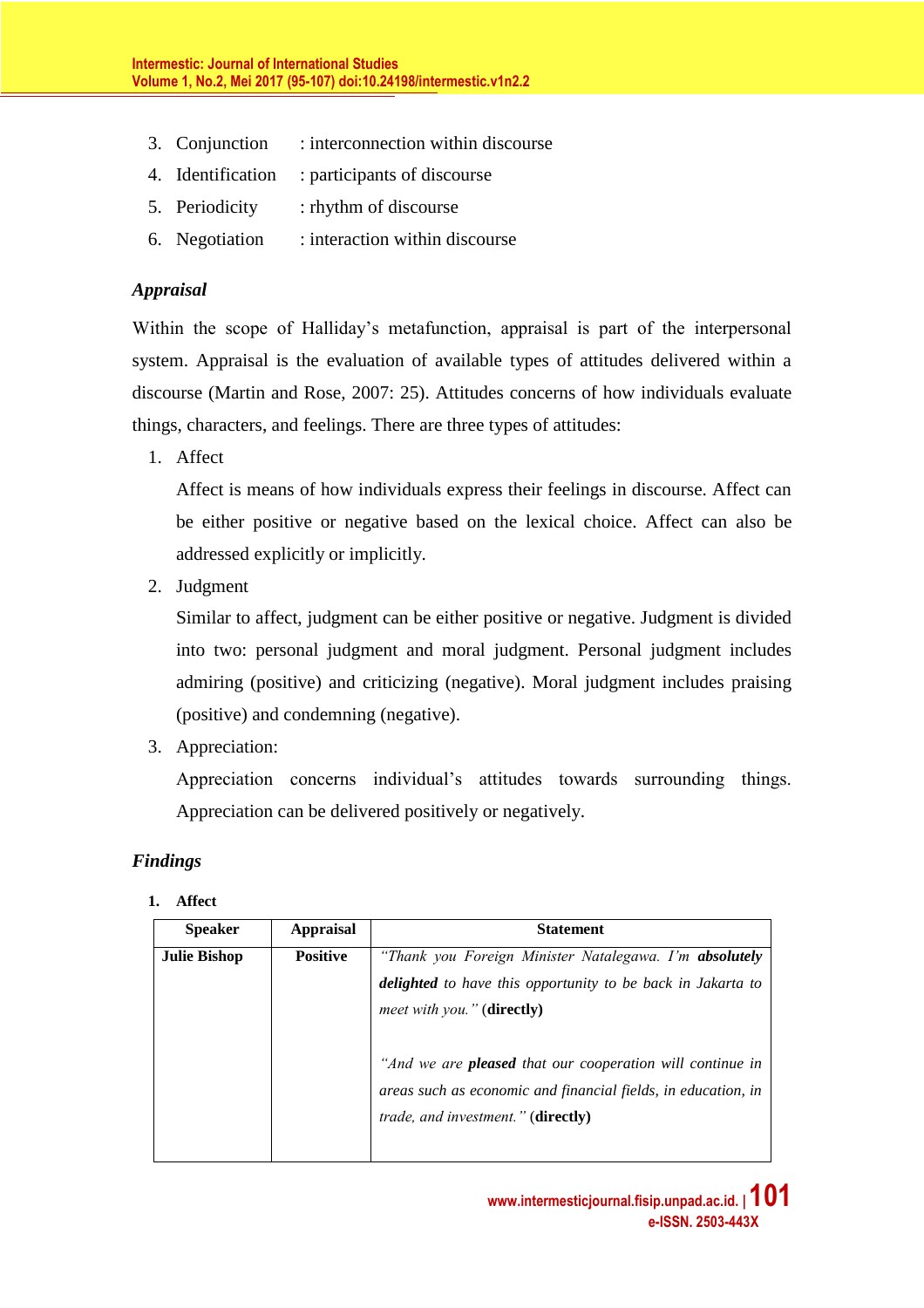|                 | "Obviously, we regret the events that led to this situation.<br>We regret the hurt caused to President Yudhoyono and to the<br><i>Indonesian people.</i> " ( <b>directly</b> ) |
|-----------------|--------------------------------------------------------------------------------------------------------------------------------------------------------------------------------|
| <b>Negative</b> | "I am <b>pleased</b> that we have reached a good understanding<br><i>about the next steps.</i> " ( <b>directly</b> )                                                           |

In terms of expressing her feelings regarding the media conference as well as the surveillance, Julie Bishop expressed her feelings mostly in direct positive manner. She was pleased to finally discuss the matter that almost damaged the bilateral ties between both countries. She also represented her country ('we'), Australia; to tell how the government apologized for the issue Indonesian public had to get through.

| <b>Speaker</b> | <b>Appraisal</b> | <b>Statement</b>                                                                                                                                                                                                       |
|----------------|------------------|------------------------------------------------------------------------------------------------------------------------------------------------------------------------------------------------------------------------|
| <b>Marty</b>   | <b>Positive</b>  | "But let me just by way of very brief opening remarks"                                                                                                                                                                 |
| Natalegawa     |                  | mention how pleased we are to be able to welcome                                                                                                                                                                       |
|                |                  | Minister Bishop to Jakarta today for what has been a                                                                                                                                                                   |
|                |                  | very constructive and very productive discussion."                                                                                                                                                                     |
|                |                  | (directly)                                                                                                                                                                                                             |
|                |                  | "How <b>pleased</b> we are with being able to welcome once<br>again Minister Bishop to Indonesia, to Jakarta."<br>(directly)                                                                                           |
|                |                  | "I <b>look forward</b> to continuing on our constant<br>communication so that we can <b>move forward</b> the<br>implementation of the pursuit of the six point road map<br>as I have just now mentioned." (implicitly) |
|                |                  | "I first want to say <b>a big thank you</b> to our friends from<br>the media who have been with us in the morning and<br>this afternoon." (directly)                                                                   |
|                | <b>Negative</b>  | $\blacksquare$                                                                                                                                                                                                         |

Marty Natalegawa, in general, was using similar direct positive manner. He was pleased to welcome Julie Bishop who was willing to come to Jakarta to discuss the related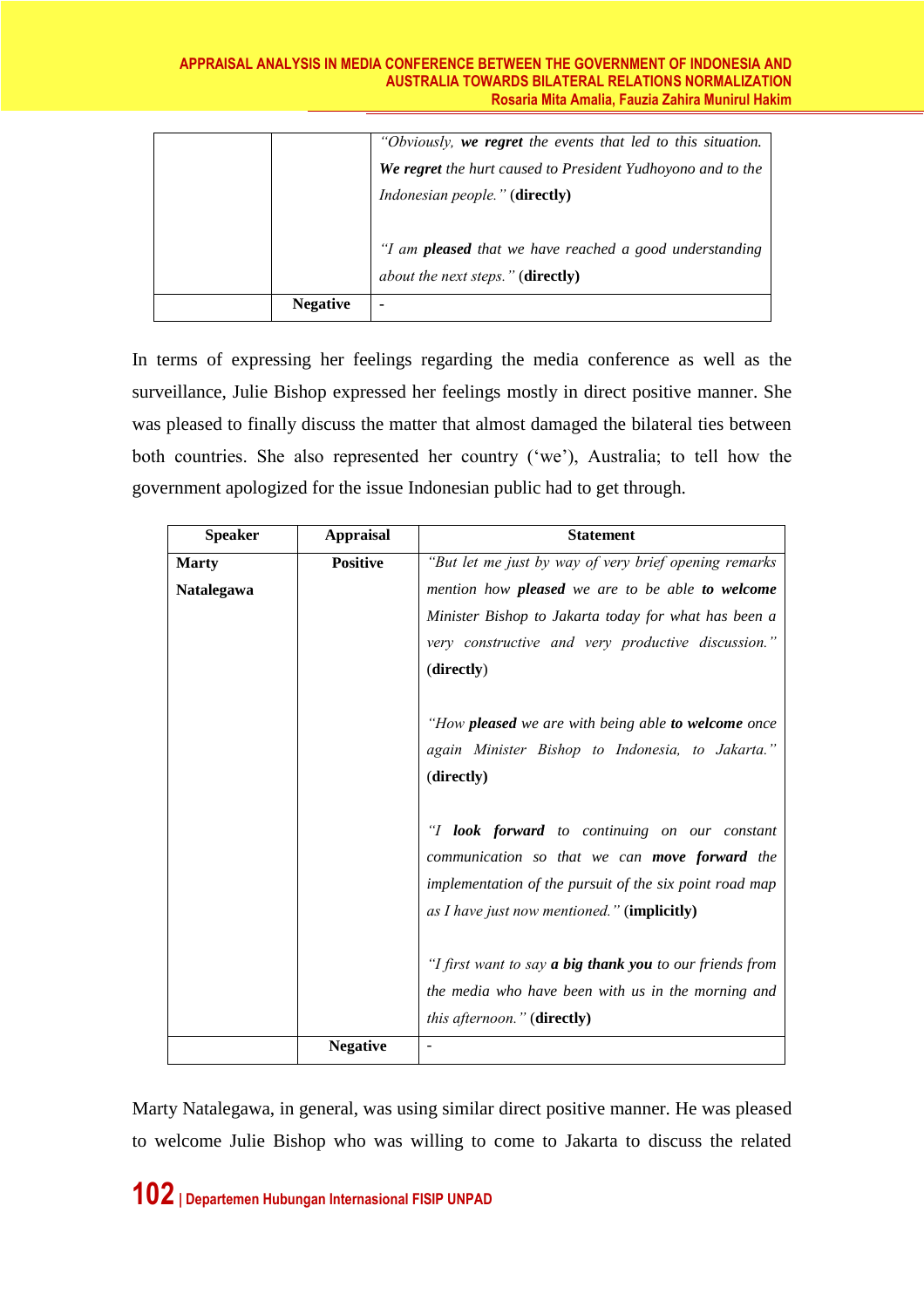matter as well as the present journalists. He emphasized his feeling to move forward into the implementation of code conduct.

#### **2. Judgment**

| <b>Speaker</b>      | <b>Appraisal</b> | <b>Statement</b>                                                                                                                                       |
|---------------------|------------------|--------------------------------------------------------------------------------------------------------------------------------------------------------|
| <b>Julie Bishop</b> | <b>Positive</b>  | "And I believe that's an appropriate way forward and $\Gamma m$<br>grateful to Foreign Minister Natalegawa for that<br><i>suggestion.</i> " (directly) |
|                     |                  | "I thank the Foreign Minister for his hospitality today."<br>(directly)                                                                                |
|                     | <b>Negative</b>  |                                                                                                                                                        |

Julie Bishop did not negotiate her personal or moral judgment as much as Marty Natalegawa did. Julie Bishop only delivered her personal praising towards Marty Natalegawa who had initiated the joint understanding on code of conduct and who had welcomed her in Jakarta.

| <b>Speaker</b> | <b>Appraisal</b> | <b>Statement</b>                                            |
|----------------|------------------|-------------------------------------------------------------|
| <b>Marty</b>   | <b>Positive</b>  | "Thank you very much Minister Bishop," (directly)           |
| Natalegawa     |                  |                                                             |
|                |                  | "Our meeting today reflects the very strong bilateral       |
|                |                  | relations which Indonesia and Australia clearly enjoy, even |
|                |                  | we are encountering some challenges<br>when<br>and          |
|                |                  | difficulties. "(implicitly)                                 |
|                |                  | "And essentially, the President expresses his pleasure that |
|                |                  | we have been able to communicate today and he is pleased    |
|                |                  | by the progress which has been made" (directly)             |
|                |                  | "I would like to thank you very, very much for being here   |
|                |                  | with us for much of today. I know you have a very busy      |
|                |                  | schedule ahead of you for further trips elsewhere."         |
|                |                  | (directly)                                                  |
|                |                  | "What is important is going forward, as directed by the     |
|                |                  | President, who welcomed the development of today's          |
|                |                  | <i>meeting.</i> " (directly)                                |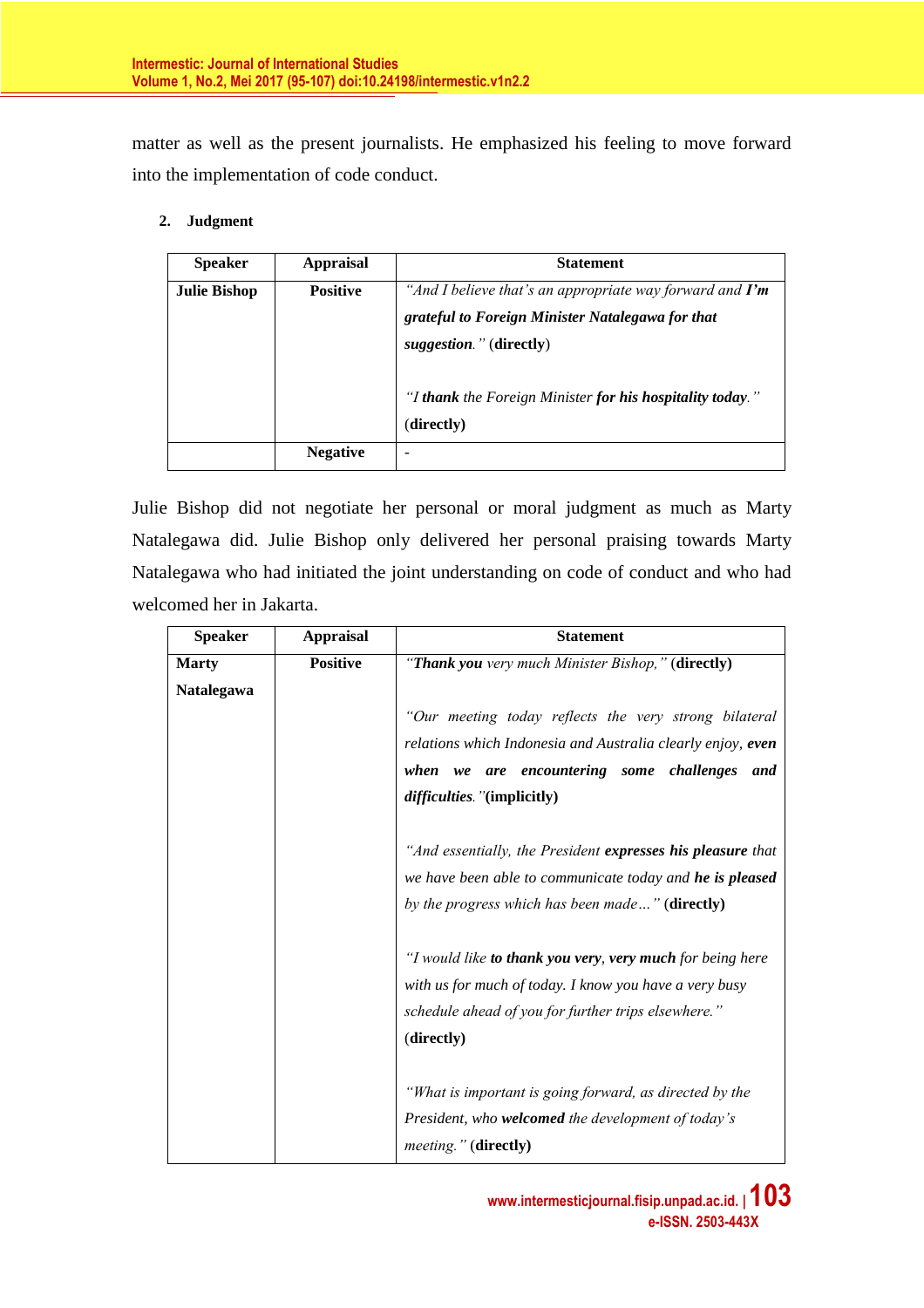#### **APPRAISAL ANALYSIS IN MEDIA CONFERENCE BETWEEN THE GOVERNMENT OF INDONESIA AND AUSTRALIA TOWARDS BILATERAL RELATIONS NORMALIZATION Rosaria Mita Amalia, Fauzia Zahira Munirul Hakim**

|                 | "So basically this is the beginning of an effort which I'm<br>sure will continue good cooperation in communication in<br><i>the next few days.</i> " ( <b>directly</b> )<br>"Once again Minister Bishop thank you very much for |
|-----------------|---------------------------------------------------------------------------------------------------------------------------------------------------------------------------------------------------------------------------------|
|                 | being with me in Jakarta for today and <b>I look forward to</b><br>seeing you again soon." (directly).                                                                                                                          |
| <b>Negative</b> |                                                                                                                                                                                                                                 |

Marty Natalegawa mostly praised Julie Bishop for being able to come to Jakarta in order to resolve the catastrophic issue between both governments. He also admired the well-established bilateral relation between Indonesia and Australia as well as the effort initiated by both governments to continue the already established bilateral relations.

| <b>Speaker</b>      | <b>Appraisal</b> | <b>Statement</b>                                                                                                                                                                                                                                                                                                                          |
|---------------------|------------------|-------------------------------------------------------------------------------------------------------------------------------------------------------------------------------------------------------------------------------------------------------------------------------------------------------------------------------------------|
| <b>Julie Bishop</b> | <b>Positive</b>  | "So this is probably our eight or ninth meeting and on each                                                                                                                                                                                                                                                                               |
|                     |                  | occasion, today included, our meetings have been                                                                                                                                                                                                                                                                                          |
|                     |                  | productive and fruitful and always exceedingly cordial."                                                                                                                                                                                                                                                                                  |
|                     |                  | (directly)                                                                                                                                                                                                                                                                                                                                |
|                     |                  | "And we're particularly keen to enhance the people-to-                                                                                                                                                                                                                                                                                    |
|                     |                  | people links that underpin our comprehensive bilateral                                                                                                                                                                                                                                                                                    |
|                     |                  | relationship." (directly)                                                                                                                                                                                                                                                                                                                 |
|                     |                  | "In relation to the areas of cooperation that are<br>temporarily suspended, as set out by President Susilo<br>Bambang Yudhoyono, we have agreed to establish a<br>special communication channel, a hotline if you like, to<br>ensure that we can resolve any issues in implementation,<br>that we can avoid any unintended consequences." |
|                     |                  | (directly)                                                                                                                                                                                                                                                                                                                                |
|                     |                  | "It is now up to Foreign Minister Natalegawa and me to<br>report back to our respective leaders which will do."<br>(directly)                                                                                                                                                                                                             |
|                     |                  | "A treaty that sets out our focus and respect for each                                                                                                                                                                                                                                                                                    |
|                     |                  | other's sovereignty and sets out the shared vision that we                                                                                                                                                                                                                                                                                |

# **3. Appreciation**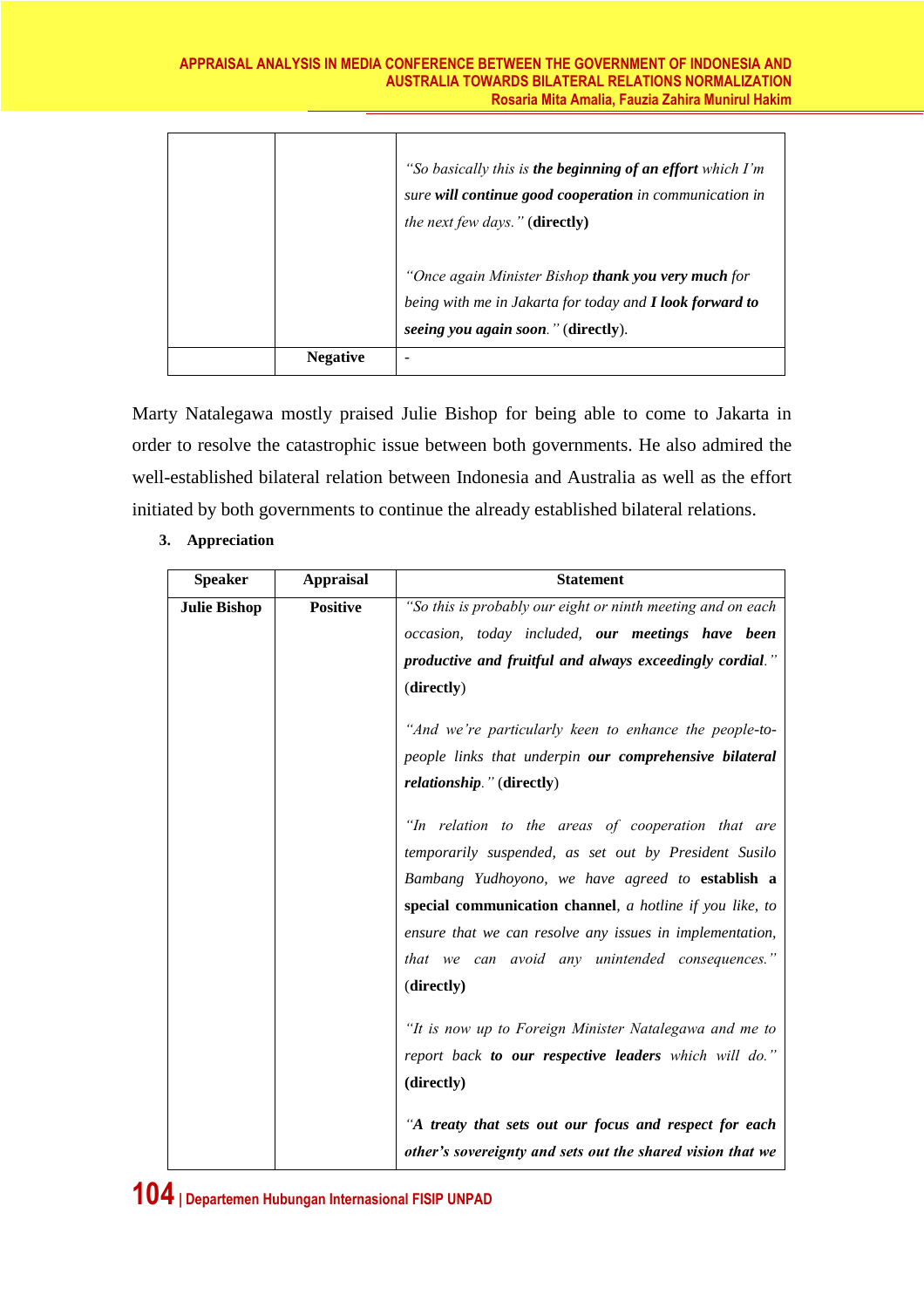|                 | <i>have for our relationship.</i> " (directly)                                                                                                                      |
|-----------------|---------------------------------------------------------------------------------------------------------------------------------------------------------------------|
|                 | "To focus on the broad range of areas of cooperation, on<br>the importance of this bilateral relationship, the<br>significance of it to both countries." (directly) |
| <b>Negative</b> |                                                                                                                                                                     |

Overall, both representatives delivered more appreciation towards the Joint Understanding on Code of Conduct, instead of to discuss more details on the surveillance. This shows the commitment from both governments to continue the bilateral cooperation that was temporarily suspended by President Susilo Bambang Yudhoyono.

| <b>Speaker</b> | <b>Appraisal</b> | <b>Statement</b>                                            |
|----------------|------------------|-------------------------------------------------------------|
| <b>Marty</b>   | <b>Positive</b>  | "But let me just by way of very brief opening remarks       |
| Natalegawa     |                  | mention how pleased we are to be able to welcome            |
|                |                  | Minister Bishop to Jakarta today for what has been a very   |
|                |                  | constructive and very productive discussion." (directly)    |
|                |                  | "Our meeting today reflects the very strong bilateral       |
|                |                  | relations which Indonesia and Australia clearly enjoy, even |
|                |                  | are encountering some challenges<br>when<br>and<br>we       |
|                |                  | difficulties." (directly)                                   |
|                |                  | "I wish to express as well our cooperation for the very     |
|                |                  | important reaffirmation just now." (directly)               |
|                |                  | "Such a commitment is very important and no doubt will      |
|                |                  | be reflected in the Joint Understanding, or in the Code of  |
|                |                  | Conduct" (directly)                                         |
|                |                  | "Indonesia welcomed the commitment of the government        |
|                |                  | of Prime Minister Abbott for not doing anything that        |
|                |                  | would disadvantage or interfere with Indonesia's            |
|                |                  | interests." (directly)                                      |
|                | <b>Negative</b>  |                                                             |
|                |                  |                                                             |

**www.intermesticjournal.fisip.unpad.ac.id. | 105 e-ISSN. 2503-443X**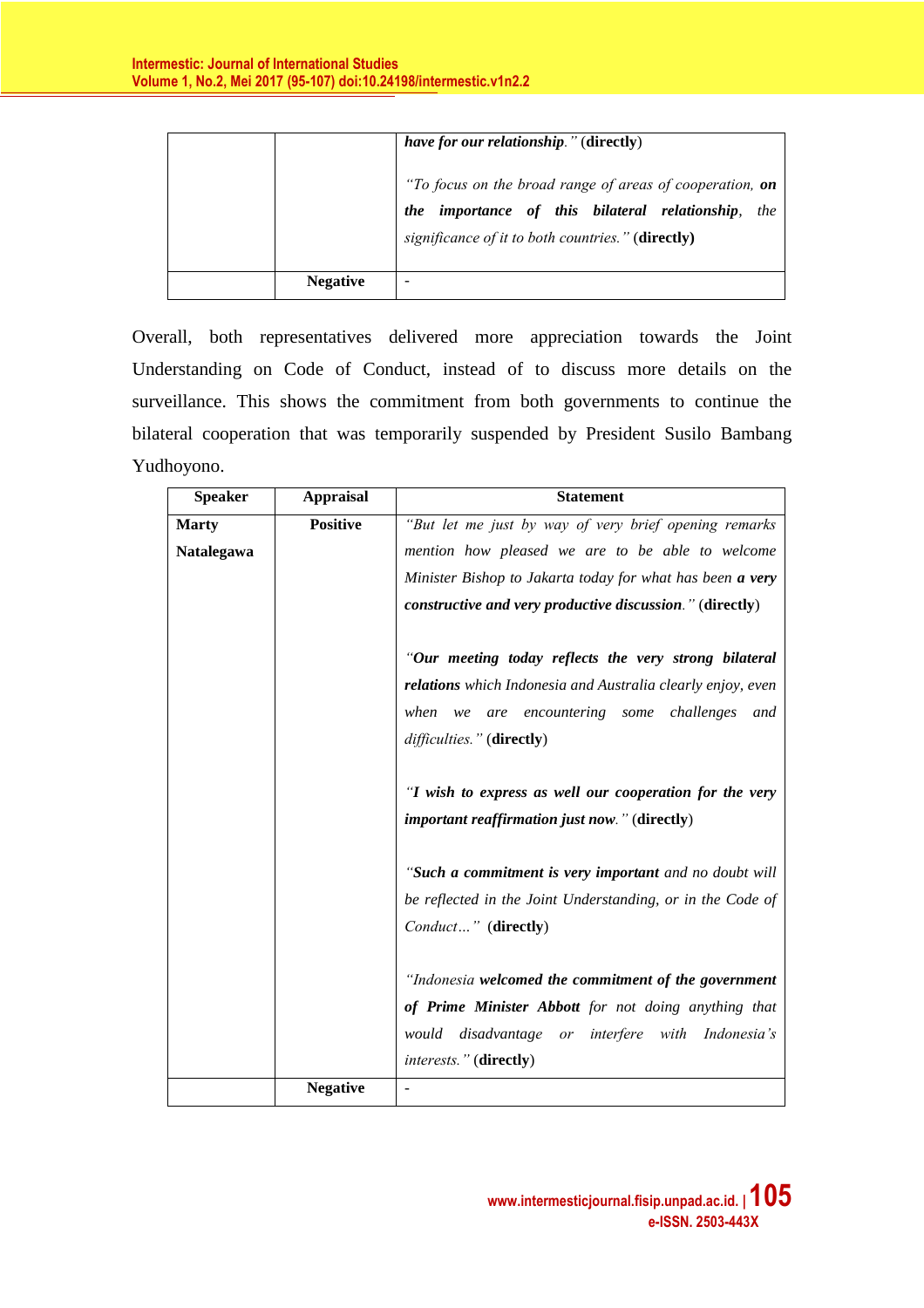### **Conclusion**

The 60-year-old well established bilateral relations between the government of Indonesia and the government of Australia is frequently challenged. The most recent challenging case encountered by both governments is the surveillance of President Susilo Bambang Yudhoyono conducted by the N.S.A and the Australian government. Such issue is actually the result the already fragile bilateral relations. Indonesia's status as the largest Muslim country in world has posed serious threats towards the Australian government. They are apprehensive for any possible radical Islamic attacks coming from Indonesia. This idea later was used by Tony Abbott to claim that the related surveillance towards President Susilo Bambang Yudhoyono was normal. He believed such action was required to ensure the national safety of Australian citizens. However, the Indonesian government was not on the same page. Indonesian government expressed their disappointment and disagreement by declaring such action as dangerous and untrustworthy. Moreover, President Susilo Bambang Yudhoyono himself instructed his foreign minister, Marty Natalegawa, to recall Indonesia's ambassador to Canberra and to temporarily suspend the bilateral cooperation between both countries. To resolve this, both governments agree to meet and to establish the joint understanding on code of conduct.

The media conference between the government of Indonesia and Australia shows that both representatives proposed similar positive appraisal. The result shows that there is no negative appraisal found within the media conference. It is parallel with the purpose of the media conference itself, namely to discuss, restore, and normalize the bilateral relations between both countries. Both representatives use more appreciation to show their commitment to continue the bilateral relations by moving forward to implement the joint understanding on code of conduct.

# **Bibliography**

Australian Government: Department of Foreign Affairs and Trade. *Indonesia Country Brief.* Retrieved May 3, 2017 from http://dfat.gov.au /geo/ indonesia/Pages/indonesia-country-brief.aspx